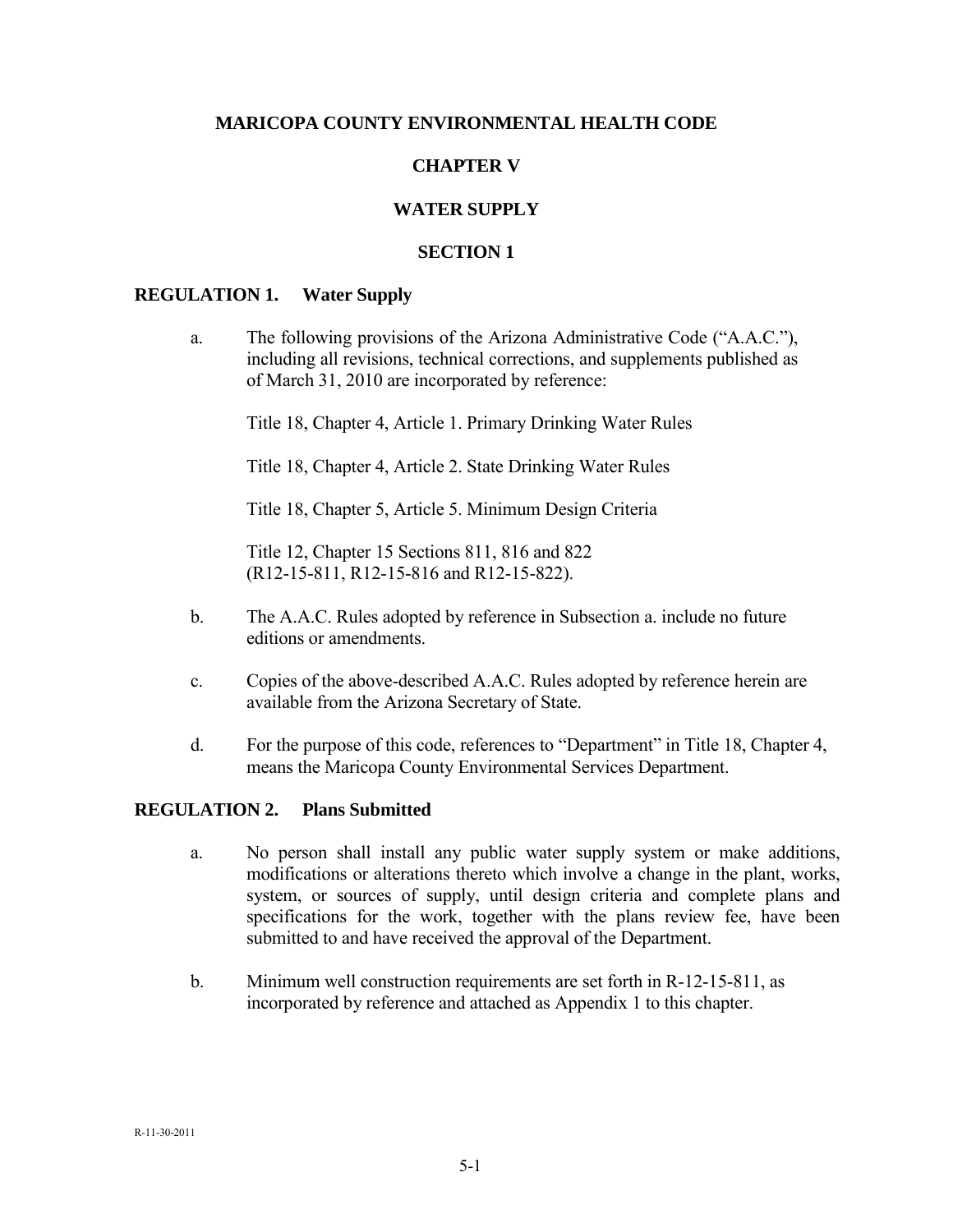## **REGULATION 3. Permit Required**

No water system covered by those regulations shall be operated or maintained in Maricopa County without a permit in force, issued by the Department.

## **REGULATION 4. Special Conditions - Emergencies**

- a. Unsafe Supplies The Department, upon determination that a water supply or source used or held out for use as a public water supply for domestic or culinary use does not comply with this code and may post about the water supply system such warning signs or labels as it deems necessary to protect the public; and, no person shall remove such sign or label excepting with the express written permission of the Department.
- b. The owner or operator of a public water system shall not construct or add to its system a well that is not in compliance with this chapter.
- c. Notification of Department (unsafe condition) The owner or operator of a public water supply system shall notify the Department immediately upon learning that the water therein is contaminated or may be contaminated as required by this chapter.
- d. Emergencies No new or emergency source of water shall be introduced into an approved water supply system and no approved treatment process or protection provision shall be altered or discontinued unless the owner of the system has an approved emergency operation plan on f ile with the department that is in compliance with R18-4-116 to provide safe drinking water during an emergency.
	- 1) Emergency Intake No intakes, where water of doubtful quality may be admitted to the distribution system, shall be established or maintained in connection with a public water supply system.
	- 2) Bypasses No bypass shall be established or maintained where-by water may be diverted around any feature of a purification process for a public water supply system unless specific approval is first obtained from the Department.
- e. Continuity of supply No public water supply system shall be constructed or maintained which depends on hauled or transported water for continuity of the supply; excepting that in case of a controlling emergency, so declared by the Department, where such continuity is disrupted, hauled water may be introduced into the system in compliance with procedures and for such duration as is approved by the Department.